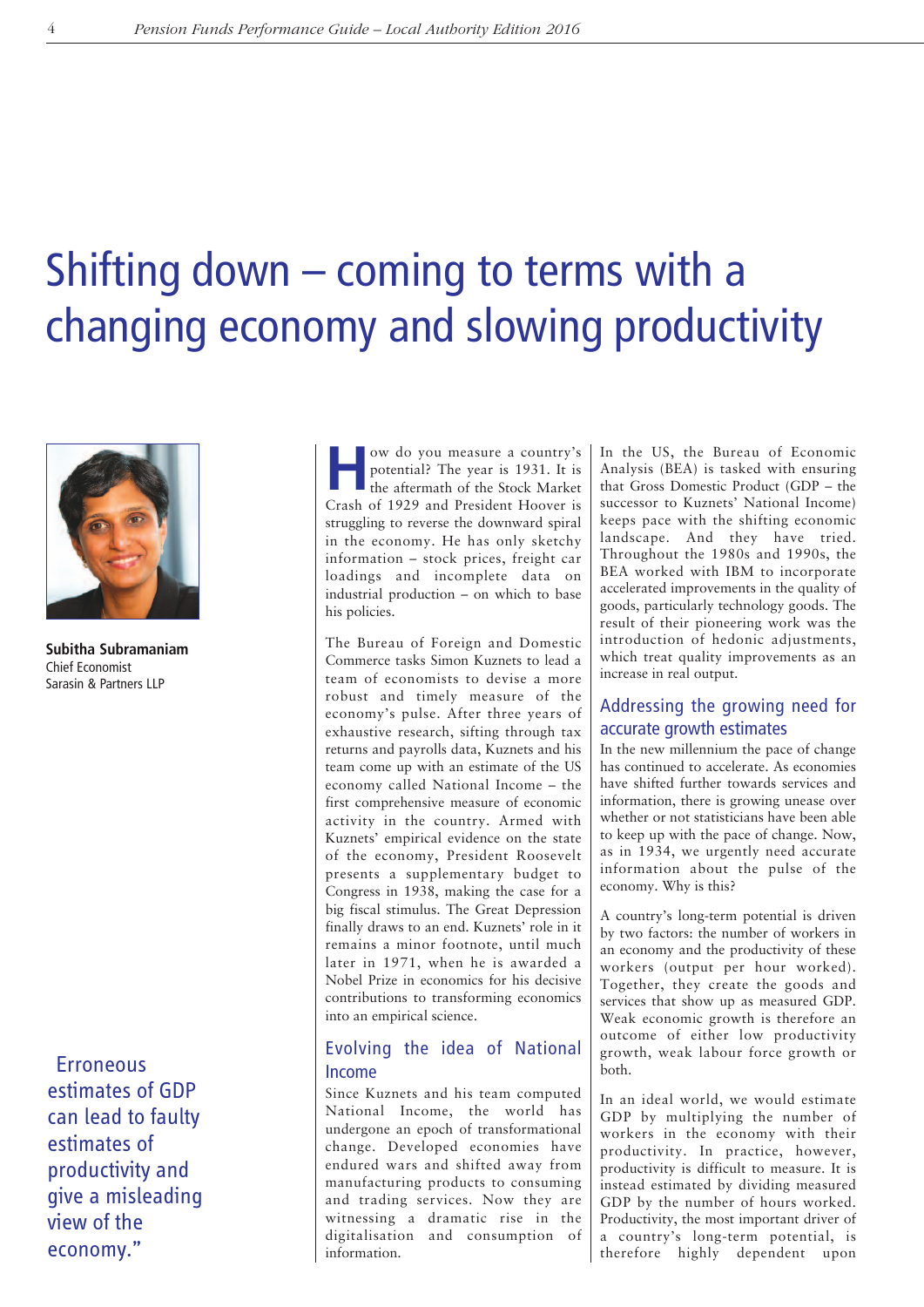measured GDP. Erroneous estimates of GDP can lead to faulty estimates of productivity and give a misleading view of the economy.

GDP growth following the financial crisis has been surprisingly weak. In part, this has been because labour markets have exhibited hysteresis – or deep scarring as a result of the crisis. This is particularly true in the US, where labour force participation rates have fallen sharply. In 1965, 19 out of 20 American men between the ages of 25 and 54 were employed. Fifty years on, that number is 17.

Low productivity growth also appears to be holding back economic growth. Since the financial crisis, productivity growth, as measured from GDP, has been running at half the rate of the 1990s and early 2000s. Given the many apparent dramatic improvements in technology that are enhancing consumers' daily lives, many question whether the slowdown in productivity is genuine or whether statisticians, unable to keep up with the rapid changes in the structure of the economy, are underestimating GDP and hence productivity.

### Changing economic structures make for statistical challenges

Certainly, the structure of economies has undergone dramatic change in recent years. Increasingly, we live in an information age, where many technology companies are using disruptive business models to provide information and other services to consumers for free. Although such business models improve consumer welfare, they have a decidedly negative impact on measured GDP.

Take the case of Wikipedia, the free encyclopaedia, which has disrupted the sale of physical encyclopaedias and other





Source: Peterson Institute for International Economics

reference books. Today, as the sale of such books disappear from GDP, they are being replaced by free transactions of zero value. Similarly, Skype and other forms of free telephony have dramatically reduced the demand for paid telephony. As paid international calls are replaced by free calls, GDP takes a negative hit. The same could be said of free Google and Apple maps, which have dramatically reduced the purchases of GPS machines made by companies like Garmin.

Free services have undoubtedly benefited consumers' balance sheets but are hurting GDP. Over time, consumers may make use of their increased purchasing power to buy other goods and services and boost GDP. Yet, for now, this does not appear to be happening. Instead, the provision of free goods and services is leaving a void in GDP, estimated by some economists to be around 0.2-0.5% annually.

A further challenge for statisticians is the ongoing shift towards a service-based economy. In 1960, 28% of the US labour force was involved in manufacturing. By 2014, that number had more than halved. Today, the service sector accounts for more than 78% of the US and UK economies. As services have grown in importance, so too have the difficulties associated with estimating their output, and hence productivity.

Take banking, healthcare, legal and education and personal services, which account for more than a quarter of GDP in most countries. Output in these sectors is estimated by inputs, most often by the number of employees. Not only is output in these sectors difficult to estimate, improvements in quality of output are particularly challenging. It is far easier to model the improvements in the quality of technology goods than the improvements